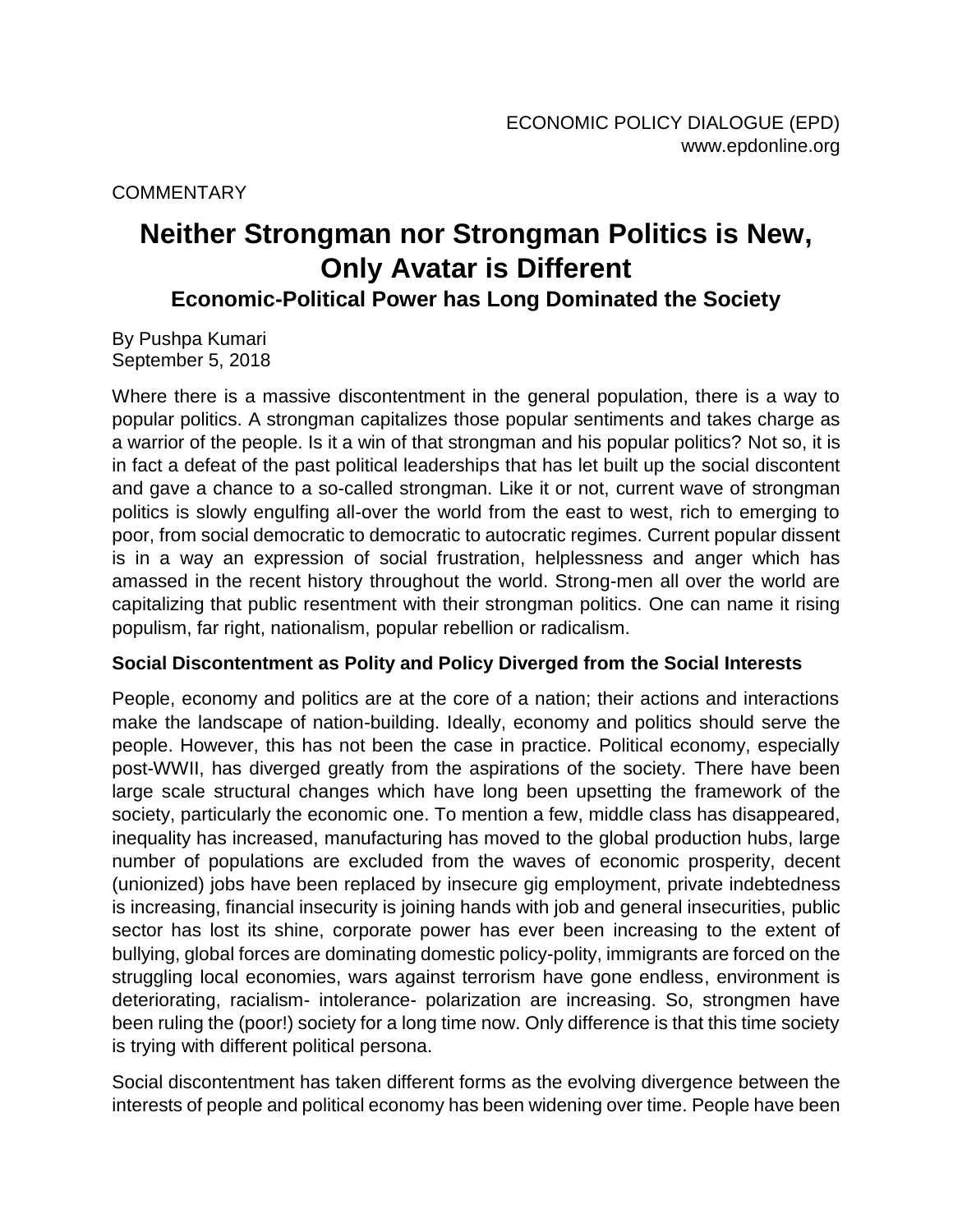trying from early on with anti-war and anti-nuke movement of 50s-60s to anti corporatization, anti-capitalism and environmentalism of 70s to 80s and since then on to anti-globalization, anti-neo-liberalism, anti-neoliberal globalization type protests during recent decades. People have been trying hard to convey the message across, but neither politicians nor policy-makers have given them an ear. In fact, politics and policy have long failed the people. When mainstream establishment works differently than the society mandates to do, anti-establishment social reactions are natural outcome.

## **Failed Liberalism**

In fact, rising of the populism has been in a way failure of the market, open and global liberalism. Local, regional, national, international all levels of governments have long been imposing over people (despite their general refusal) what is the best for them saying that there is no alternative. However, contrariwise people (generally) have been experiencing their conditions actually worsening and their concerns being unheard. This has created a huge discord between the political economy and society. And people have since been searching some alternative who can speak their voice and who can lead them to meet their expectations. The avatar is current strongman and his (strongman) politics.

National disintegration with increasing global integration has been forced on the developed world initially during 50s to 70s, then along with developing countries during 80s and 90s with no end in sight till date. Neither rising tides of economic growth lifted all the boats in the developing countries nor increased prosperity worked well for the majority in the developed countries. People of both the worlds, rich and poor, screamed with demonstrations and movements etc. But no one at right, left and centre of political spectrum heard them. The single-minded political agenda of the global integration to achieve the liberal (market-driven, least-regulated, highly-open) capitalism through post war institutional architecture has led the evolution of present-day popular revolt in the form of nationalism. Established mainstream is once again being challenged by the counter-forces, but this time around with a different form. This anti-establishment popular voice is nothing but a public cry against the failed liberalism.

# **Too Much Capitalism**

It is not only the politics, capitalism has its own fair share in plying its strongman role for a very long period of time. The well-known is a nexus between the capitalists and politicians; capitalists using their capital power in getting done the laws, policies, taxation, subsidies, regulations (like market, capital, environmental, financial) etc. in their favor. Reckless play of animal spirit and associated boom-bust at the hands of capitalism is the price the entire society pays for years even after the businesses recover from the cycles. There is no law which can protect the society from that recklessness the way limited liability and other laws provide cover to the capitalists. Generally, white-collar crimes are treated with partiality than the other crimes in the society by the judiciary; and even getting justice on favorable terms with the help of expensive (buddy) lawyers and consultants is not difficult. This is not any less than buying the judiciary with the capital power.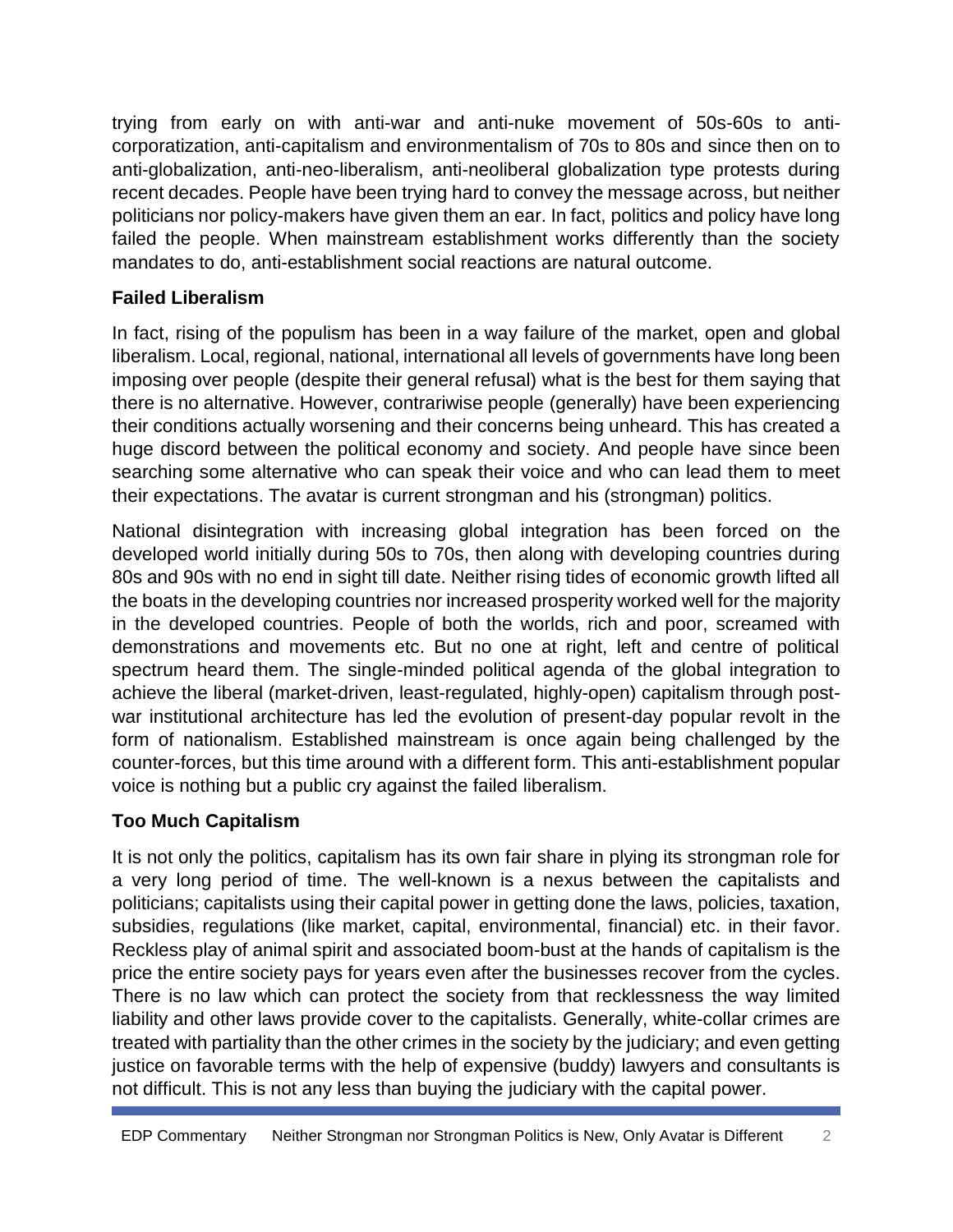Next, about one of the most-selling point, namely corporate social responsibility (CSR), first earning profits with all and any means then donating/charity or window-dressing can be termed as socially responsible behavior in a capitalist system. But how their greed-led tactics harm a society at first place, there is no one to evaluate it in a system with mighty corporates. Isn't responsible gambling, responsible gaming, responsible smoking, responsible marijuana, responsible drinking type campaigns by the involved addictive businesses a mockery of the social responsibility?

Yet another (invisible) way of overpowering the society by liberal capitalism is through its most-sung virtues of self-interest and profit-maximization which have made rational individualism almost contradictory to the social values like co-operation, collaboration and collectivism. Business schools have been teaching these (anti-social) virtues and others like these successfully world-wide to the past- present- future generations and getting huge profit-rewards too. Social values make human being a social animal and unwarranted individualism makes human being a beast filled with ego, selfishness and self-righteousness. That is how social cohesion, co-existence and mutualism have now become ornamental terms, whereas in reality me-alone, why me, not in my backyard are the most practiced phrases.

This is the unchecked mighty power of the corporations that they are at loose to shape the social attitudes, behavior and preferences with their persuasive advertising. It is the brand that determines the value rather than the virtues of an individual. Classification and patternization have hardly left any room for natural originality, simplicity and diversity. For example, particular colors are classified for particular gender/class and certain toys define the particular children. Its not the right versus wrong that prevails, it is the manipulative influencers being always right and the other is always a passive stakeholder. These are the corporations with their persuasion/advertising power that these are directing individual tastes, choices and status. Apparently, these signs may be termed as the strong-ness of the market-based capitalist system but actually these bound and constraint the human freedom, originality and creativity on the one hand and inculcate division, intolerance and anxiety in the society on the other.

Individual liberty is notional in such a so-called 'greedy or profit-hungry' liberal capitalism. Political economy is doing what capitalism is dictating. Their nexus has overpowered the society; and both are playing with the people for their own interests with their everincreasing influence and power.

### **Question Marks on the Strongman (Politics)**

The current strongman avatar is generating apprehension in the intelligentsia circles. As conventional wisdom goes, a strong leader makes a nation strong by making its society and economy strong. Even world becomes a peaceful place with strong leaders. So, what is the problem with the present strongman politics? The problem is that neither strongman politics appears to have the strong values nor strongman a strong character. Both strongman and his politics are fine if (big IF) there are strong values at the base. Then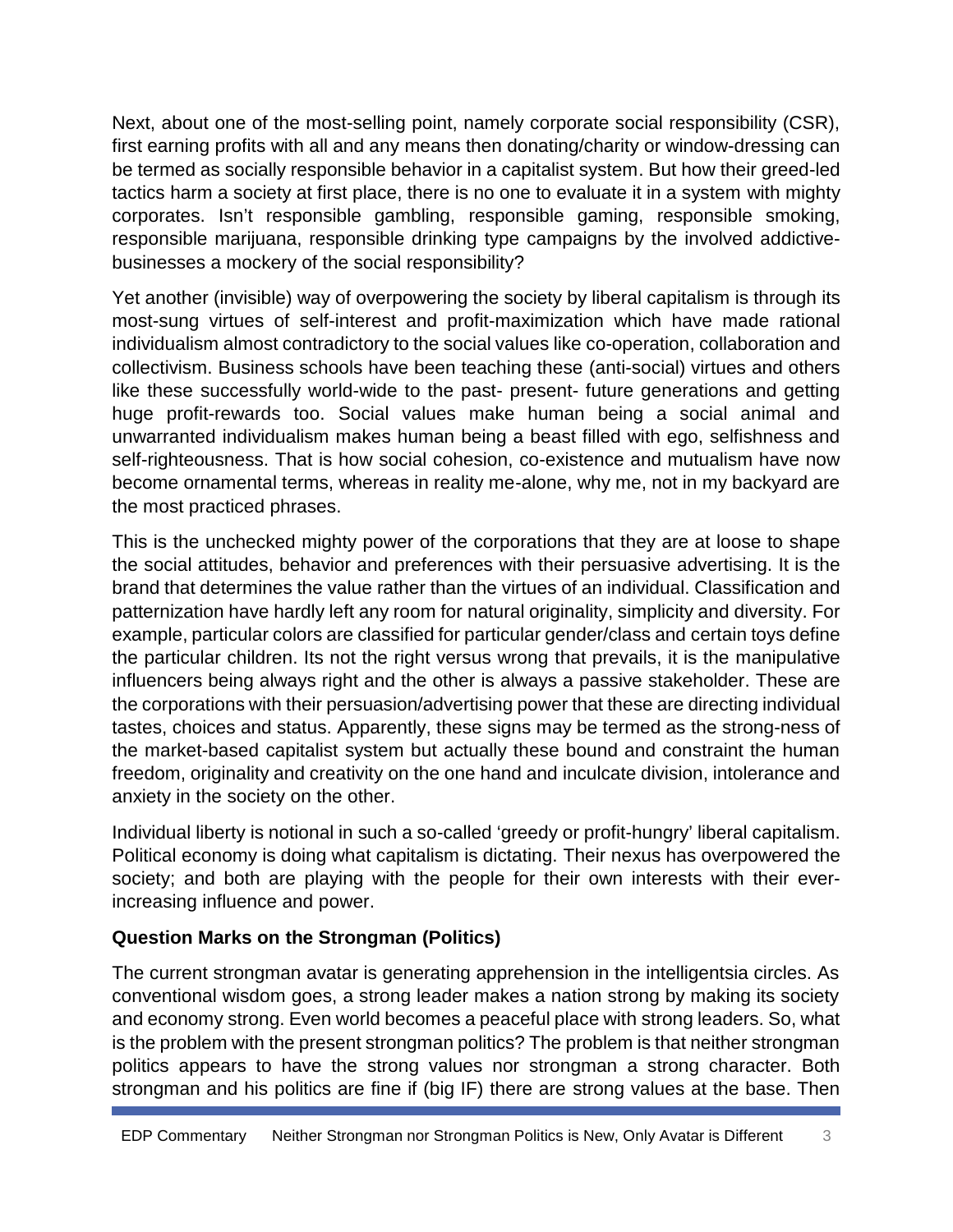this strength is constructive and a gift in deed. Otherwise both strongman and strongman politics are destabilizing, destructive and dangerous. These (pseudo) strong men are manipulating, power-hungry, intolerant, divisive, unjust and selfish. And the politics with such arrogant leaders would lead/add-on to polarization, division, power-imbalance, inequality and injustice in general. Strong character has strong values of humanity, integrity, equality, justice, tolerance and fraternity. This is a strong character world celebrates Abraham Lincoln, Mahatma Gandhi, Mother Teresa and Nelson Mandela like personalities forever.

A nation can have a strong economy, strong military and strong politics – but without a strong character it can not sustain all these strengths in the long run. Such nations can not have real freedom, equality and justice in their rules, systems and governance. The powerful dominate and rule. Whatever values they boast are generally notional, face saving and pretence. Whether it has democracy or autocracy – the intention and the outcome may not change, what changes is the form or degree. Even globally, strong nations (superpowers) without character lead to colonization, exploitation and dominance only, as history is full of such examples. Such superpowers are remembered for their tyranny, plunder and carnage. For such powers, it doesn't matter who those oppressed are whether natives, colonial people, foreigners or even their own people. Their target is to maintain the power, come what may.

## **Solutions: Power Dominance to Go; Society First; and Strong Character to Lead**

Where is the equality when there is power imbalance (might is right!)? Where is the liberty when choices are framed and decisions are influenced (powerful persuasion!)? Where is the justice when laws are biased (rule of power!)? Where is the democracy when people have no say (power politics!)? Where is the human dignity when livelihood and future are at stake (power of political-corporate nexus!)? That is why top-layer institutions of state, administration, religion, justice, politics, policy have long failed the people; and next-layer institutions of education, sports, aid/development etc. have failed them too. There are plenty of examples – plight of Natives, racial bias, political economy ignoring people and environment, corporate bullying, clergy abuse, gun-violence, admission-bias in universities, abuse scandals at sports organizations, Flint water crisis, differential Puerto Rico storm recovery response, and exploitations by humanitarian aid agencies  $-$  all these showcase the governance in the richest and strongest nation of the world. This is the same superpower (strongest nation) that has for long been governing the world at its whims and fancies, directly or indirectly, through the multilateral arrangements. In fact, a hard fact is that this is a story not only of America, whole world is going through a challenging time. 99% vs 1% and #MeToo Movement etc. narrate the story of global society, spoken or unspoken. What else can be expected when institutions are structured by the powerful and for the benefits of the powerful!

Power is balanced with the responsibility. If responsibility is not realized, it would lead to misuse of power. Power misuse results in corruption, suppression and exploitation. World